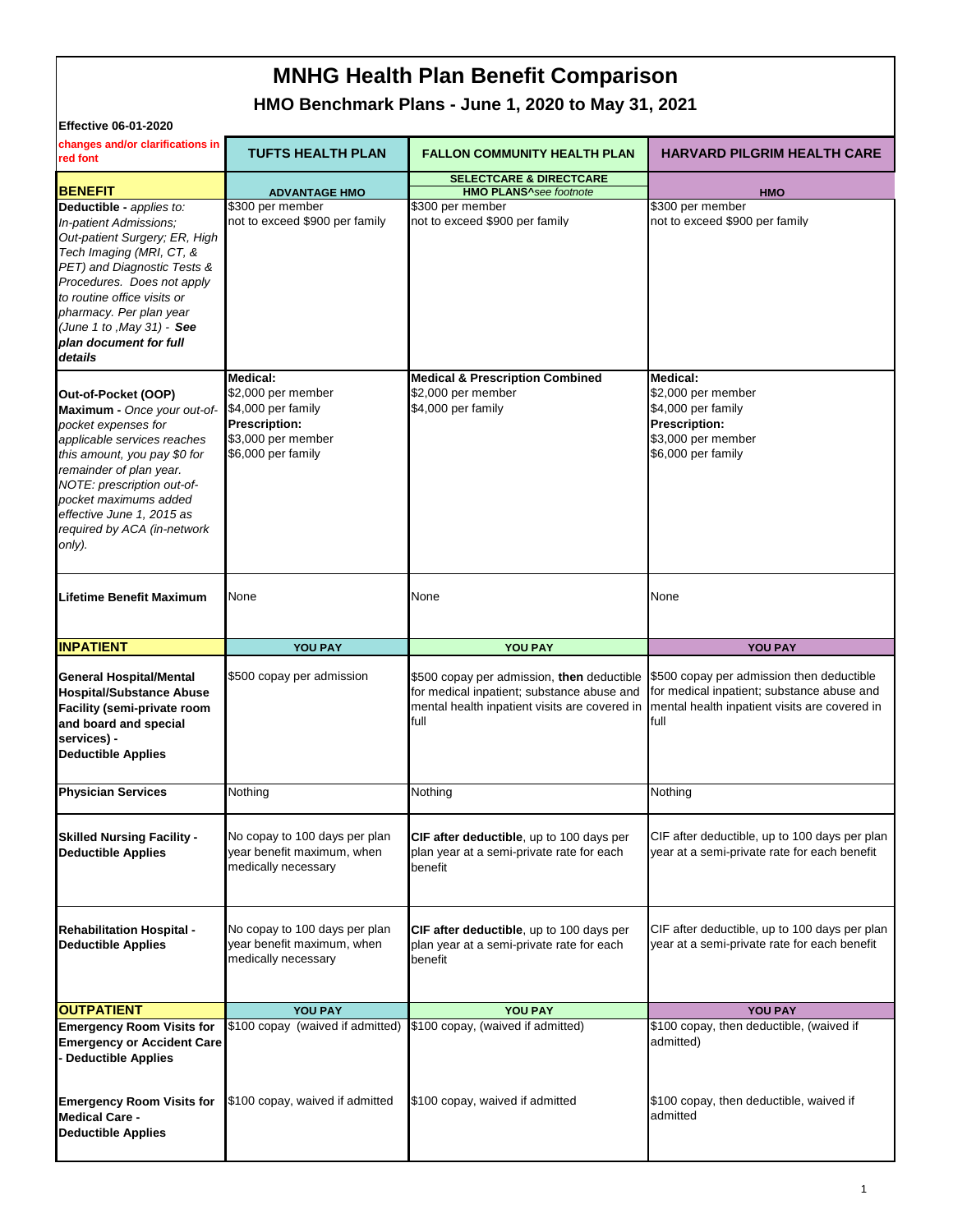# **MNHG Health Plan Benefit Comparison**

## **HMO Benchmark Plans - June 1, 2020 to May 31, 2021**

| <b>Effective 06-01-2020</b>                                                             |                                                                    |                                                                                                                                                                                                                                                                            |                                                                                      |
|-----------------------------------------------------------------------------------------|--------------------------------------------------------------------|----------------------------------------------------------------------------------------------------------------------------------------------------------------------------------------------------------------------------------------------------------------------------|--------------------------------------------------------------------------------------|
| changes and/or clarifications in<br>red font                                            | <b>TUFTS HEALTH PLAN</b>                                           | <b>FALLON COMMUNITY HEALTH PLAN</b>                                                                                                                                                                                                                                        | <b>HARVARD PILGRIM HEALTH CARE</b>                                                   |
| <b>BENEFIT</b>                                                                          | <b>ADVANTAGE HMO</b>                                               | <b>SELECTCARE &amp; DIRECTCARE</b><br><b>HMO PLANS</b> <sup>^</sup> see footnote                                                                                                                                                                                           | <b>HMO</b>                                                                           |
| Surgery -<br><b>Deductible Applies</b>                                                  | \$250 copay                                                        | \$250 copay                                                                                                                                                                                                                                                                | \$250 copay                                                                          |
| <b>Radiation and</b><br><b>Chemotherapy Deductible</b><br><b>Applies</b>                | Covered in full (after the<br>deductible has been met)             | Covered in full (after the deductible has<br>been met)                                                                                                                                                                                                                     | Covered in full                                                                      |
| Diagnostic X-ray and Lab -<br><b>Deductible Applies</b>                                 | Covered in full (after the<br>deductible has been met)             | Covered in full (after the deductible has<br>been met)                                                                                                                                                                                                                     | Covered in full (after the deductible has been<br>met)                               |
| <b>Routine Colonoscopy</b><br>(without surgery)                                         | \$0 copay                                                          | \$0 copay                                                                                                                                                                                                                                                                  | \$0 copay                                                                            |
| <b>High Cost Radiology (MRI,</b><br><b>CT &amp; PET) -</b><br><b>Deductible Applies</b> | \$100 co-pay                                                       | \$100 co-pay                                                                                                                                                                                                                                                               | \$100 co-pay, then deductible                                                        |
| Hemodialysis -<br><b>Deductible Applies</b>                                             | Covered in full (after the<br>deductible has been met)             | Covered in full (after the deductible has<br>been met)                                                                                                                                                                                                                     | Covered in full (after the deductible has been<br>met)                               |
| <b>Physical Therapy</b>                                                                 | Covered in full after deductible.<br>30 visit limit per plan year. | \$20 co-pay up to 60 visits per benefit policy                                                                                                                                                                                                                             | \$20 co-pay up to 60 visits per plan year                                            |
| <b>Visiting Nurse</b><br><b>Home Health Care -</b><br>Deductible applies where<br>noted | Covered in full (after the<br>deductible has been met)             | Covered in full (after the deductible has<br>been met)                                                                                                                                                                                                                     | Covered in full (after the deductible has been<br>met)                               |
| <b>Dental Benefit</b>                                                                   | No coverage                                                        | \$10 copay for exam, cleaning, x-rays every<br>6 months. Variable copays for minor<br>restorative (fillings).<br>25 - 50% discount available for sealants,<br>crowns and inlays, bridges, root canals,<br>gingivectomies and dentures.<br>Must use participating dentists. | No coverage                                                                          |
| <b>PHYSICIAN'S OFFICE</b>                                                               | YOU PAY                                                            | YOU PAY                                                                                                                                                                                                                                                                    | YOU PAY                                                                              |
| <b>Surgery - NO Deductible</b>                                                          | \$20 PCP copay and \$45<br>Specialist copay                        | \$20 PCP copay and \$45 Specialist copay                                                                                                                                                                                                                                   | Copay Level 1 provider : \$20 per visit<br>Copay Level 2 provider: \$35 per visit    |
| <b>Adult Preventative Exam</b><br>(includes preventative lab<br>tests)                  | \$0 copay                                                          | \$0 copay                                                                                                                                                                                                                                                                  | \$0 copay                                                                            |
| <b>PCP Medical Care/</b><br><b>Mental Health Care/</b><br><b>Substance Abuse Care</b>   | \$20 copay                                                         | \$20 copay                                                                                                                                                                                                                                                                 | \$20 copay                                                                           |
| <b>Well Child Care</b><br>(includes preventative lab<br>tests)                          | \$0 copay                                                          | \$0 copay (including routine physical exams,<br>immunizations, annual eye exam, school,<br>camp, sports)                                                                                                                                                                   | \$0 copay (including routine physical exams,<br>immunizations, school, camp, sports) |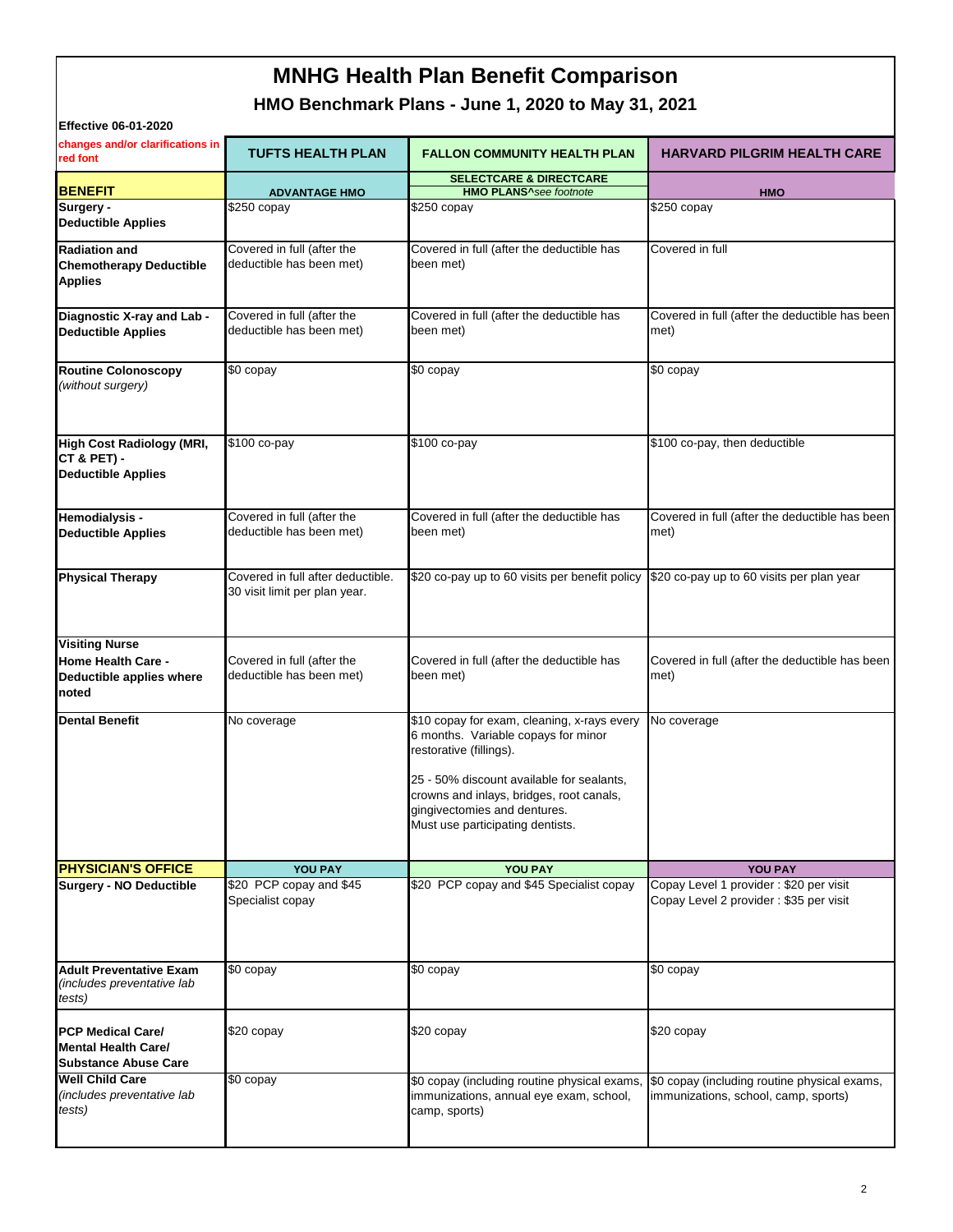# **MNHG Health Plan Benefit Comparison**

**HMO Benchmark Plans - June 1, 2020 to May 31, 2021**

| <b>Effective 06-01-2020</b>                                                               |                                                                                                                                                                                                                                                                                                                                            |                                                                                                                                                                                                                                                                                                                                                                                                                     |                                                                                                                                                                                                                  |  |  |
|-------------------------------------------------------------------------------------------|--------------------------------------------------------------------------------------------------------------------------------------------------------------------------------------------------------------------------------------------------------------------------------------------------------------------------------------------|---------------------------------------------------------------------------------------------------------------------------------------------------------------------------------------------------------------------------------------------------------------------------------------------------------------------------------------------------------------------------------------------------------------------|------------------------------------------------------------------------------------------------------------------------------------------------------------------------------------------------------------------|--|--|
| changes and/or clarifications in<br>red font                                              | <b>TUFTS HEALTH PLAN</b>                                                                                                                                                                                                                                                                                                                   | <b>FALLON COMMUNITY HEALTH PLAN</b>                                                                                                                                                                                                                                                                                                                                                                                 | <b>HARVARD PILGRIM HEALTH CARE</b>                                                                                                                                                                               |  |  |
| <b>BENEFIT</b>                                                                            | <b>ADVANTAGE HMO</b>                                                                                                                                                                                                                                                                                                                       | <b>SELECTCARE &amp; DIRECTCARE</b><br><b>HMO PLANS</b> <sup>A</sup> see footnote                                                                                                                                                                                                                                                                                                                                    | <b>HMO</b>                                                                                                                                                                                                       |  |  |
| Routine GYN Exam (one per \$0 copay<br>calendar year, includes<br>preventative lab tests) |                                                                                                                                                                                                                                                                                                                                            | \$0 copay                                                                                                                                                                                                                                                                                                                                                                                                           | \$0 copay                                                                                                                                                                                                        |  |  |
| <b>Routine Mammogram</b>                                                                  | \$0 copay                                                                                                                                                                                                                                                                                                                                  | \$0 copay                                                                                                                                                                                                                                                                                                                                                                                                           | \$0 copay                                                                                                                                                                                                        |  |  |
| <b>Routine Vision Exam</b>                                                                | \$20 copay (once per plan year)                                                                                                                                                                                                                                                                                                            | Covered in full (once every 12 months)                                                                                                                                                                                                                                                                                                                                                                              | Limited 1 per Plan Year - No Charge                                                                                                                                                                              |  |  |
| <b>Routine Maternity Care</b><br><b>Office Visits</b>                                     | Prenatal and Postpartum care<br>covered in full                                                                                                                                                                                                                                                                                            | Prenatal: Covered in full;<br>Postnatal: Covered in full after deductible                                                                                                                                                                                                                                                                                                                                           | \$20 copay (Initial copay only)                                                                                                                                                                                  |  |  |
| <b>Specialist Office Visit</b>                                                            | \$45 copay                                                                                                                                                                                                                                                                                                                                 | \$45 copay                                                                                                                                                                                                                                                                                                                                                                                                          | \$45 copay                                                                                                                                                                                                       |  |  |
| <b>OTHER OUTPATIENT</b>                                                                   | <b>YOU PAY</b>                                                                                                                                                                                                                                                                                                                             | YOU PAY                                                                                                                                                                                                                                                                                                                                                                                                             | <b>YOU PAY</b>                                                                                                                                                                                                   |  |  |
| <b>Durable Medical Equipment</b><br>Deductible applies where<br>noted                     | Covered in full (after the<br>deductible has been met)                                                                                                                                                                                                                                                                                     | Covered in full (after the deductible has<br>been met)                                                                                                                                                                                                                                                                                                                                                              | Covered in full (after the deductible has been<br>met)                                                                                                                                                           |  |  |
| <b>Ambulance</b>                                                                          | \$0 copay                                                                                                                                                                                                                                                                                                                                  | \$0 copay                                                                                                                                                                                                                                                                                                                                                                                                           | \$0 copay                                                                                                                                                                                                        |  |  |
| <b>Routine Pediatric</b><br>Dental                                                        | Children under age 12: Periodic<br>oral exam, cleaning, fluoride,<br>bitewing x-rays; once every 6<br>mos. Must choose a dentist from<br>directory                                                                                                                                                                                         | \$10 copay for exam, cleaning, x-rays every<br>6 months. Variable copays for minor<br>restorative (fillings).<br>25 - 50% discount available for sealants,<br>crowns and inlays, bridges, root canals,<br>gingivectomies and dentures.<br>Must use participating dentists.                                                                                                                                          | Covered in full: Preventive care for children<br>under age 12 2 visits per member per<br>calendar year including exam, cleaning, x-<br>rays, & fluoride treatment.                                               |  |  |
| <b>Chiropractor Visits -</b><br>Deductible applies where<br>noted                         | Covered in full after deductible.<br>12 visit limit per plan year                                                                                                                                                                                                                                                                          | \$20 copay, maximum of 12 visits per plan<br>year                                                                                                                                                                                                                                                                                                                                                                   | No coverage                                                                                                                                                                                                      |  |  |
| <b>Prescription Drugs</b>                                                                 | Retail: (30 day supply)<br>Tier 1: \$10.00 copay<br>Tier 2: \$30.00 copay<br>Tier 3: \$65.00 copay<br>Mail Order:<br>$(90 \text{ day})$<br>supply)<br>Tier 1: \$25.00 copay<br>Tier 2: \$75.00 copay<br>Tier 3: \$165.00 copay                                                                                                             | Retail: (30 day supply)<br>Tier 1: \$10.00 copay<br>Tier 2: \$30.00 copay<br>Tier 3: \$65.00 copay<br>Mail Order:<br>(90 day supply)<br>Tier 1: \$25.00 copay<br>Tier 2: \$75.00 copay<br>Tier 3: \$165.00 copay                                                                                                                                                                                                    | Retail: (30 day supply)<br>Tier 1: \$10.00 copay<br>Tier 2: \$30.00 copay<br>Tier 3: \$65.00 copay<br>Mail Order:<br>(90 day supply)<br>Tier 1: \$25.00 copay<br>Tier 2: \$75.00 copay<br>Tier 3: \$165.00 copay |  |  |
|                                                                                           | Fitness & Wellness Benefits Fitness reimbursement up to<br>\$150 per subscriber at a Fitness<br>club or facility per plan year.<br>Eligibility after 4 consecutive<br>months of membership with both<br>THP and the qualifying health<br>and fitness club. The<br>reimbursement criteria will be<br>expanded to include organized<br>group | It Fits! Program reimburses families on<br><b>SELECT CARE</b> up to \$400 per family<br>contract (\$200 for individual contracts) and<br><b>DIRECT CARE</b> members up to \$500 per<br>family contract (\$250 for individual<br>contracts) to use toward health club<br>memberships, Pilates, Yoga classes Weight<br>Watchers® programs, and local, school<br>sports programs and now fitness related<br>equipment. | Up to \$150 reimbursement per calendar<br>year. Must be an active member of HPHC for<br>at least 4 months and a member of any<br>qualified health & fitness club for 4<br>consecutive months.                    |  |  |